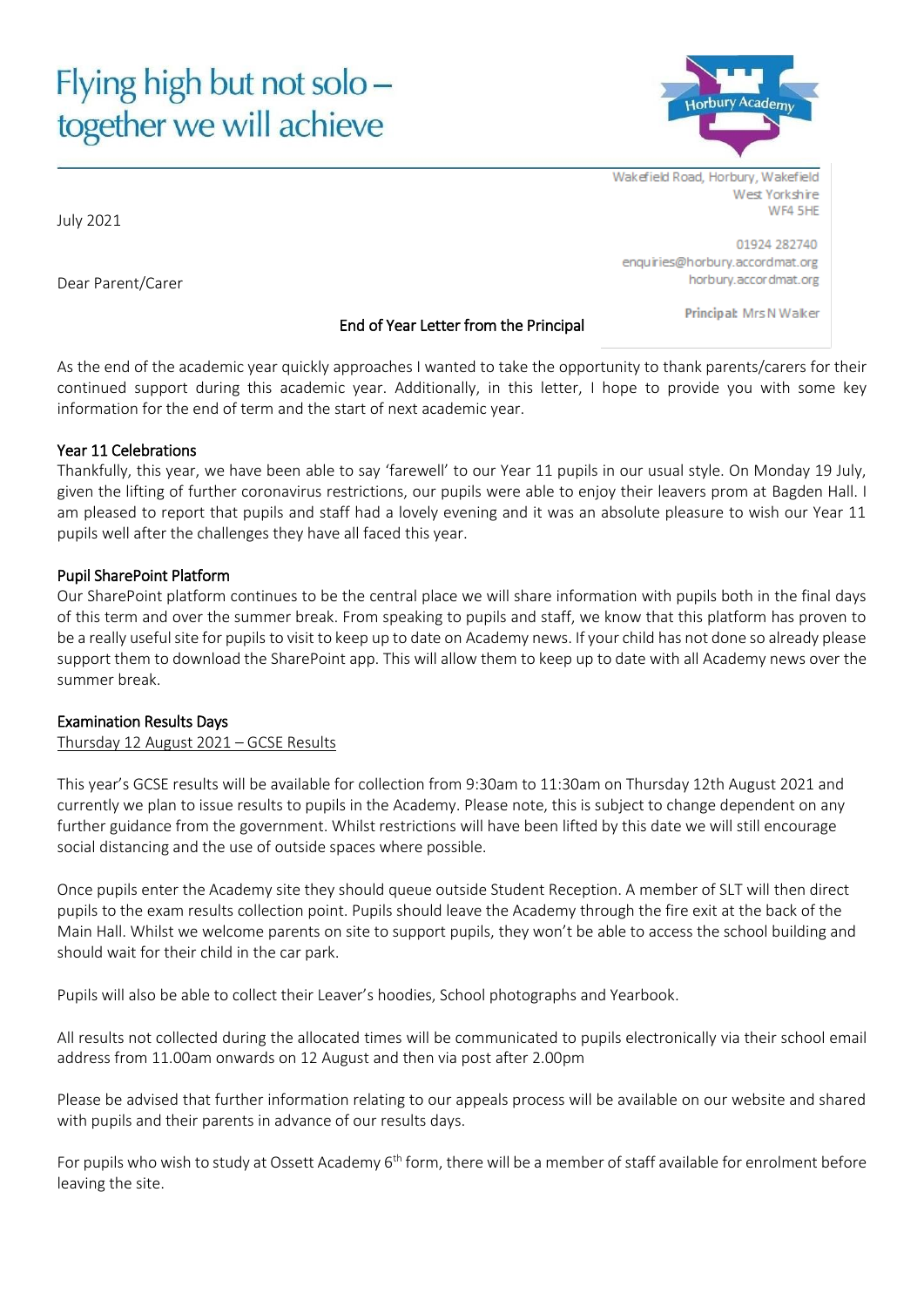Further details in relation to the enrolment process for Accord Sixth Form applicants has also been shared via an applicant information and enrolment letter. For further details please contac[t enquiries@accordsixth.co.uk](mailto:enquiries@accordsixth.co.uk)

# The Academy Day from September in light of Coronavirus Management

As parents/carers will be aware the guidance for the management of coronavirus in schools was changed in line with the lifting of national restrictions on Monday 19 July 2021. All schools nationally have been issued with further operational guidance in support of the safe return of pupils in September 2021. A copy of this guidance can be found here [https://www.gov.uk/government/publications/actions-for-schools-during-the-coronavirus-outbreak.](https://www.gov.uk/government/publications/actions-for-schools-during-the-coronavirus-outbreak)

In accordance with this guidance I can confirm the following steps have been made to our Academy arrangements for the autumn term in the first instance:

- The Academy will continue to place a significant focus on the health and safety of pupils and staff whilst on Academy site. This will include:
	- o a requirement that pupils who are ill stay at home and report their absence to the Academy via the usual absence channels [attendanceofficers@horbury.accordmat.org](mailto:attendanceofficers@horbury.accordmat.org) or telephone 01924 282740.
	- o robust hand and respiratory hygiene.
	- o enhanced cleaning arrangements.
	- o active engagement with NHS Track and Trace as and when required.
	- o the implementation of our Outbreak Management plan as and when required.

In relation to the last bulletin point, the Academy will continue to keep in place the following measures in September:

- The zoning of form groups into year group areas in different Academy spaces. This will allow for the easier reinstating of zones for bubbles should this be required in the future.
- The use of a one-way directional flow system across the Academy to alleviate congestion.
- The continuation of additional break and lunchtime spaces allowing pupils in different year groups to have their own social space at lunch and break time.
- Pupils will continue to arrive and leave the Academy via the front and rear entrances. Year 7 will enter via the Main Hall fire doors, Year 8 & 9 via the rear entrance and quad and Year 10 & 11 via the pupil entrance at the front of the Academy. With the exception of year 11 all other year groups will return to our normal start and finish times.

|                 | <b>Yr8 and 10</b> | <b>Y7</b>      |                | <b>Yr 9 and 11</b> |
|-----------------|-------------------|----------------|----------------|--------------------|
| 08:30           | P1                | P1             | P1             |                    |
| $09:00 - 10:00$ | P <sub>2</sub>    | P <sub>2</sub> | P <sub>2</sub> |                    |
| $10:00 - 10:15$ | <b>Break</b>      | P <sub>3</sub> |                |                    |
| $10:30 - 10:45$ |                   | <b>Break</b>   |                | P <sub>3</sub>     |
| 11:00-11:15     | P <sub>3</sub>    | P <sub>3</sub> | <b>Break</b>   |                    |
| $11:15 - 12:15$ | P4                | P4             | <b>P4</b>      |                    |
| $12:15 - 12:45$ | Lunch             | P <sub>5</sub> |                |                    |
| $12:45 - 1:15$  |                   | Lunch          |                | <b>P5</b>          |
| $1:15 - 1:45$   | P <sub>5</sub>    | P5             | Lunch          |                    |
| $1:45 - 2:45$   | <b>P6</b>         | <b>P6</b>      | <b>P6</b>      |                    |
|                 |                   |                |                | <b>Yr 11</b>       |
|                 |                   |                |                | Recovery           |
|                 |                   |                |                | Curriculum Tue,    |
| 3:45            |                   |                |                | Wed, Thurs         |

Further specific details of the arrangements outlined above will be shared with all pupils as part of their on-site induction during the first week of the new term in September. During this week, pupils will be given their timetable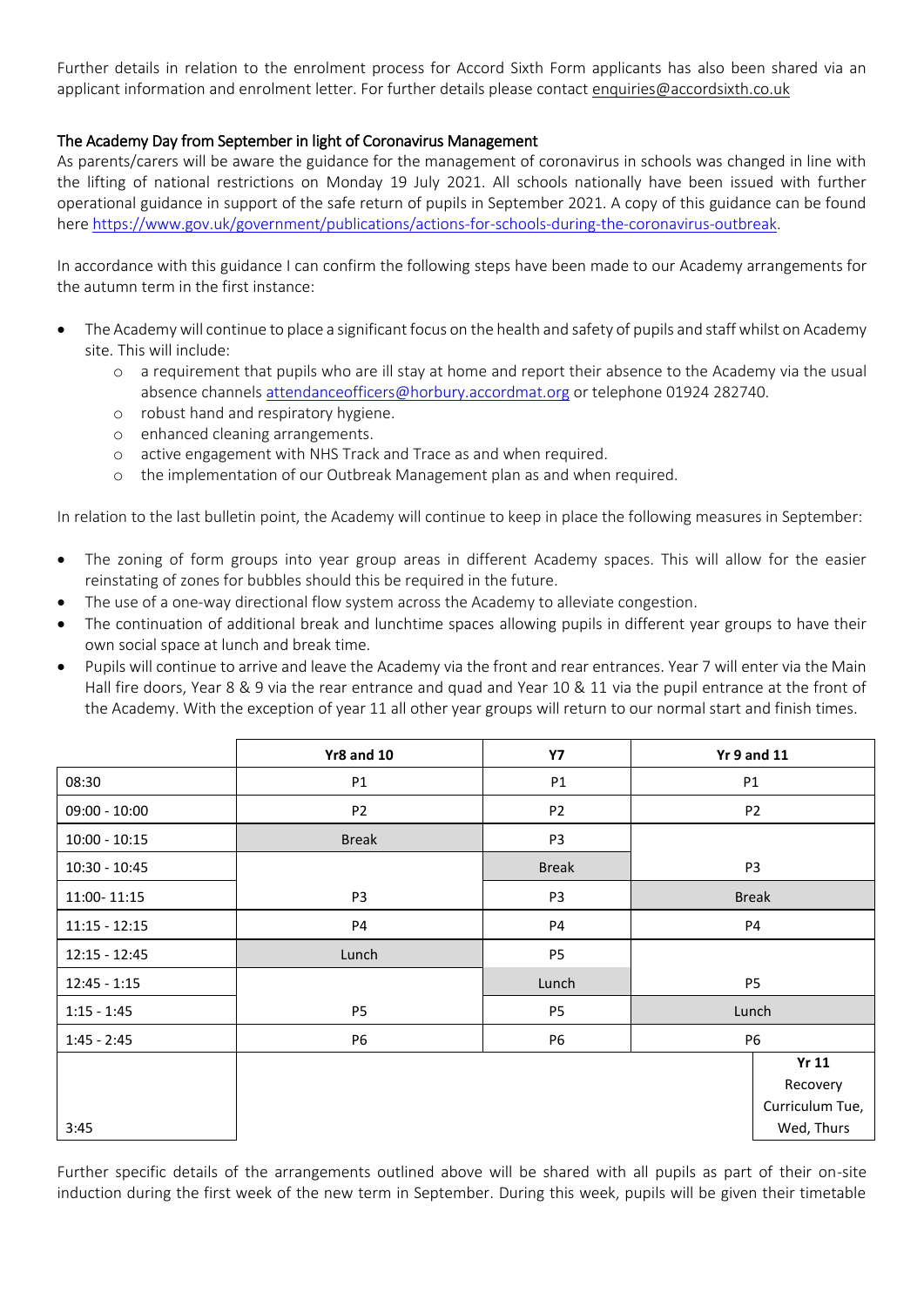alongside details of their start and end time as well as key reminders about the health and safety measures that remain in place.

# Start of Term Arrangements for Year 7 to 11 Students

Given the increased chances of pupils mixing with others over the summer period the government have advised all schools nationally that pupils should receive 2 negative Lateral Flow tests on Academy site prior to their full return in the autumn. With this in mind, the Academy will be opening its testing site and allowing all pupils and students to access two lateral flow tests prior to their return. These tests will take place on Friday 3 September, Monday 6 September and Tuesday 7 September. Please be advised that if you have previously consented for your child to be tested on site, your consent will remain in place. If you have not previously consented to on site testing, or wish to remove your consent for testing please inform the Academy at the following email address [enquiries@horbury.accordmat.org.](mailto:enquiries@horbury.accordmat.org) For all parents of new Year 7 pupils a separate communication will be coming out to you to confirm our consenting arrangements for new pupils.

In line with the continued focus on health and safety on site, it is essential that all pupils receive a full and comprehensive on-site induction when they return in September. This induction process will focus primarily on pupils' health, safety and the changes we have made to social spaces for pupils. This induction will additionally allow our new Year 7 cohort a full programme of focused transition, as sadly we were unable to offer them this opportunity in the summer term due to the restricted number of people allowed in the Academy at any one time.

Outlined below are the specific details of each year group's Lateral Flow testing and induction day/s, pupils are required to attend the Academy in full Academy uniform:

| Time                | Year Group | Surname |
|---------------------|------------|---------|
| $8:00 - 9:00$ am    | 11         | $A-M$   |
| $8:45 - 9:45$ am    | 11         | $N-Z$   |
| $9:30 - 10:30$ am   | 10         | $A-M$   |
| $10:15 - 11:15$ am  | 10         | $N-Z$   |
| $11:00am - 12:00pm$ | 9          | $A-M$   |
| $1:00 - 2:00$ pm    | 9          | $N-Z$   |
| $1:45 - 2:45$ pm    | 8          | $A-M$   |
| $2:30 - 3:30$ pm    | 8          | $N-Z$   |
| $3:15 - 4:15$ pm    | 7          | $A-M$   |
| $4:00 - 5:00$ pm    | 7          | $N-Z$   |

# Friday 3 September 2021 all year groups onsite  $1<sup>st</sup>$  test as follows

Monday 6 September 2021 is an INSET day and will be closed to pupils

Year 7 to attend academy site between  $1pm - 3pm$  for their  $2<sup>nd</sup>$  onsite test

| $1:00 - 2:00$ pm | A-M         |
|------------------|-------------|
| $2:00 - 3:00$ pm | $N_{\rm -}$ |

# Tuesday 7 September 2021

Year 7 induction day 8:30am – 12:15pm followed by timetabled lessons in the afternoon until 2:45pm Year 8,9,10 & 11 onsite 2<sup>nd</sup> test as follows

| Time               | Year Group | Surname |
|--------------------|------------|---------|
| $8:00 - 9:00$ am   | 11         | $A-M$   |
| $8:45 - 9:45$ am   |            | $N-7$   |
| $9:30 - 10:30$ am  | 10         | $A-M$   |
| $10:15 - 11:15$ am |            | $N-7$   |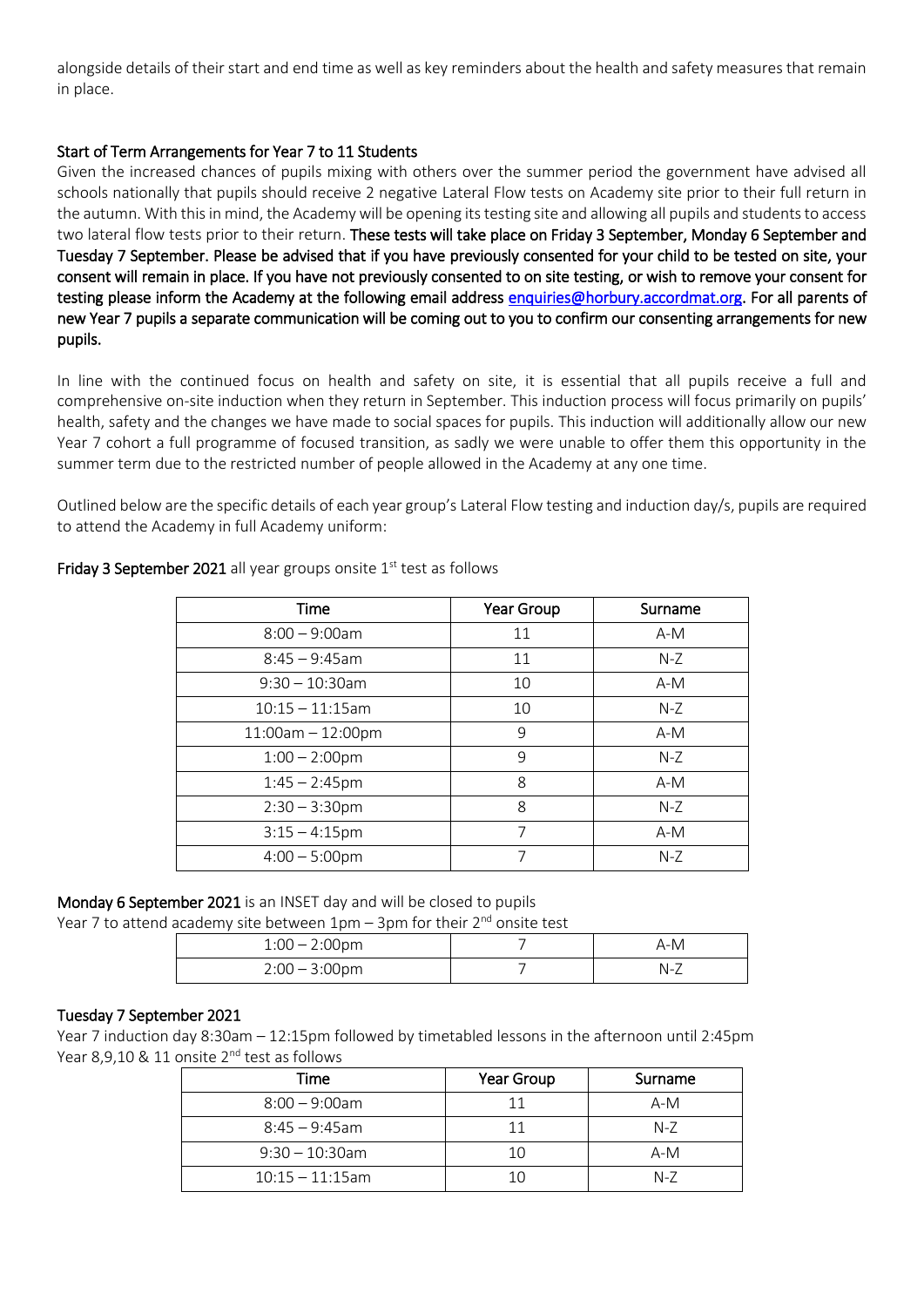| $11:00am - 12:00pm$ | A-M   |
|---------------------|-------|
| $1:00 - 2:00$ pm    | $N-7$ |
| $1:45 - 2:45$ pm    | $A-M$ |
| $2:30 - 3:30$ pm    | $N-Z$ |

# Wednesday 8 September 2021

All year groups return to the Academy

All pupils will be expected to be in full academy uniform with equipment, as per our Standards for Success.

# Year 11 – Supporting Your One Big Year - Compulsory Intervention

From September 2021 all our Year 11 pupils will have a compulsory extension to their Academy Day on a Tuesday, Wednesday and Thursday. On these days all pupils in Year 11 will be directed to attend either compulsory Recovery Curriculum sessions or enrichment sessions from 2:45pm until 3:45pm each day. Further information in relation to these sessions will be shared with all pupils when they return to the Academy in September. We hope by creating these additional hours for pupils in Year 11 we can support them to address any gaps in their learning and experience as a result of coronavirus and absence from in person teaching.

# Standards for Success September 2021

All pupils will be expected to be in full Academy uniform with equipment, as per our Standards for Success without exception.

In order to effectively support all pupils to meet our Standards for Success when they return in September and to support the need to avoid the sharing of equipment amongst pupils we would ask that all pupils arrive to the Academy prepared for learning with the following items of essential equipment, these include:

- At least one black pen
- A purple pen
- A pencil, ruler and sharpener
- A scientific calculator and protractor
- A reading book that is age appropriate
- A suitable bag in which to carry their books, planner and any specific equipment for practical activities.

In terms of uniform, our high expectations remain the same as this academic year. Specific details of our uniform expectations are available on our website however, for clarity I would ask for your support with the following in preparation for a smooth return to the Academy:

- 1. Pupils should continue to wear their colour coded lanyards and are expected to return to the Academy with the lanyard they have been issued this academic year. The colours assigned to pupils this academic year will continue into next year. Where required new lanyards will be issued to pupils on their return to the Academy in September.
- 2. Pupils should continue to bring a suitable face covering with them to the Academy each day. Pupils will then be directed as to if, when and where these should be worn.
- 3. Pupils are in receipt of the correct uniform (as per the Academy website) and understand how to wear it correctly. This includes ensuring that skirts are of the correct length, are not rolled or bunched at the waist; shirts are long enough to be tucked into trousers and trousers are not skinny fit but are a tailored school trouser.
- 4. Pupils are in receipt of appropriate school shoes and these should be broken in (worn in advance) so as not to cause blisters. Pupils will not be permitted to change into alternative footwear should this issue arise.
- 5. Pupils should not wear makeup of any description. This includes artificial nails, fake tan or false eyelashes.
- 6. Pupils should not wear piercings of any kind.
- 7. Pupils should not wear jewellery of any kind.
- 8. Pupils should have appropriate outer wear and all pupils are reminded that no hoodies are permitted.
- 9. Pupils should no longer arrive to Academy site in their PE kit. Our changing room facilities are accessible again and pupils will change into their kit when on site and in PE lessons.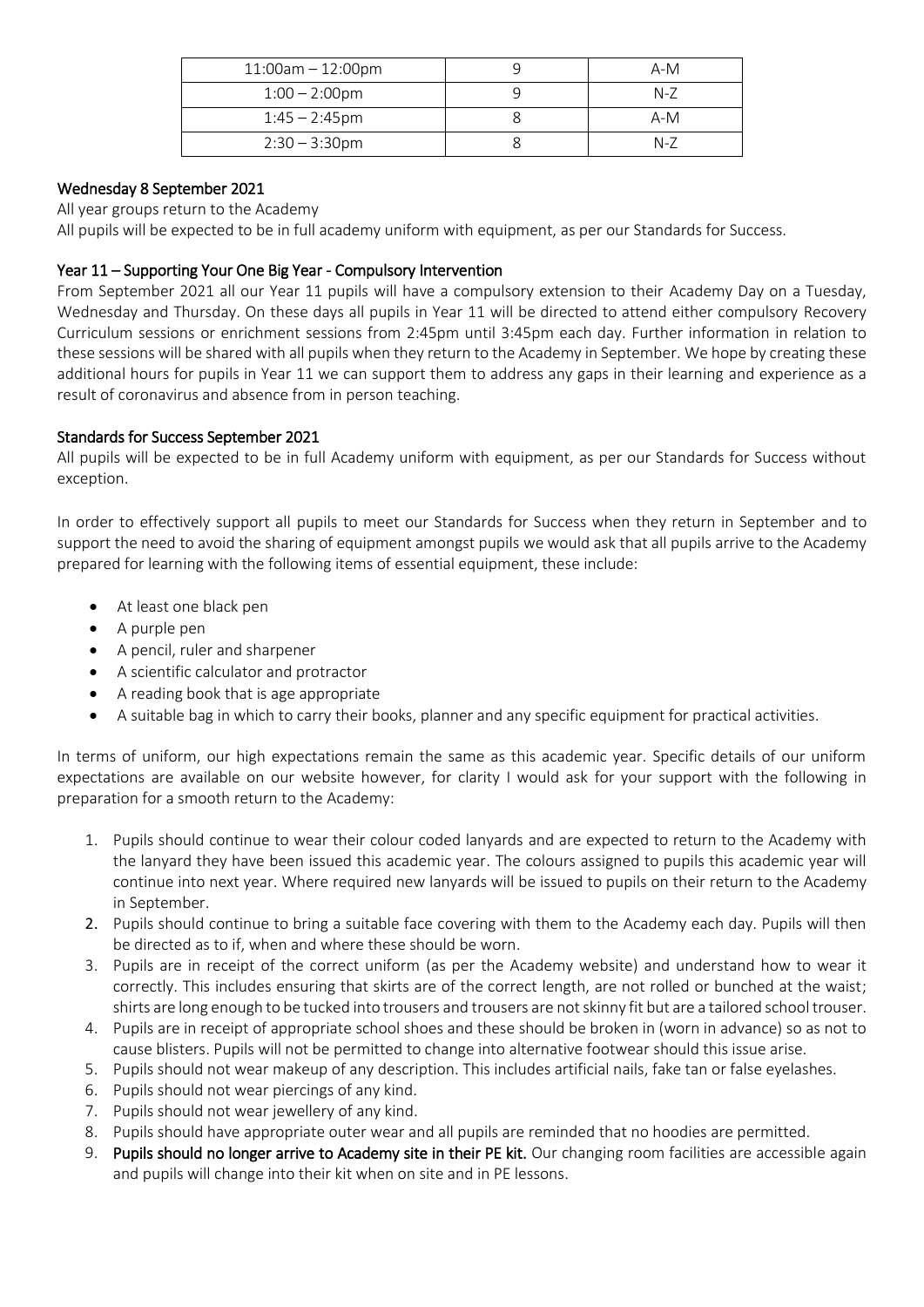Senior Leaders from within the Academy will continue to greet pupils on the purple line each morning to ensure they are fully prepared and ready for the day's learning.

Should you require any support with uniform in advance of our return in September please contact the Academy via [enquiries@horbury.accordmat.org](mailto:enquiries@horbury.accordmat.org) where we will be happy to support you with this.

#### Travelling to school by bike

Please can we remind parents and pupils that if you travel to school by bike you must wear a correctly fitted cycle helmet that is fastened correctly and conforms to current regulations. Any pupils arriving at the Academy without a helmet will be unable to use the bike sheds. Please refer to the training pupils received earlier this term.



Cycling Safety powerpoint.ppt

#### Calendar Dates for 2021/2022

The following represents the confirmed Inset Day arrangements for next academic year with a full breakdown of the term dates and Academy calendar available on our website <https://horbury.accordmat.org/>

- Friday 3 September 2021 On site Lateral Flow testing of all pupils and students (test 1)
- Monday 6 September 2021 Inset Day, On site Lateral Flow testing Year 7 pupils 1pm 3pm
- Tuesday 7 September 2021 On site Lateral Flow testing of all year 8,9,10 & 11 pupils (test 2) and year 7 Transition and Induction day
- Wednesday 8 September 2021 All pupils return to lessons
- Friday 22 October 2021 Inset Day
- Friday 3 December 2021 Inset Day
- Friday 18 February 2022 Inset Day
- Monday 25 July 2022 Inset Day
- Tuesday 26 July 2022 Inset Day

*Please note the additional Inset day for 2021/2022 is in lieu of the Jubilee additional Bank Holiday in May.*

#### Contacting the Academy over the Summer

Whilst the Academy will only be operating with minimal staffing during the summer break, should you need to make contact you can do so by either contacting main reception on 01924 282740 or by emailing [enquiries@horbury.accordmat.org.](mailto:enquiries@horbury.accordmat.org) Further to this, please rest assured that it is my intention to communicate with you again during the summer holidays to ensure that all parents, carers, pupils and students are provided with any updated information in relation to our September return.

In conclusion, I would like to take this final opportunity to thank all staff, governors and pupils for their continued positive contributions to Horbury Academy this year. The year has presented our Academy community a variety of challenges and difficulties. Despite the adversity faced, the majority of our pupils have worked incredibly hard either whilst in the Academy or when learning remotely. I would like to also extend my thanks to all our parents/carers and family members of our pupils who have supported the Academy this year in many different ways. I am incredibly proud of our pupils and how resilient and mature they have been in very challenging circumstances.

I hope all pupils and their families have a safe and relaxing summer break, and I very much look forward to welcoming all of our pupils back into the Academy in September.

Yours sincerely

A Chroky

Mrs Nicola Walker Principal